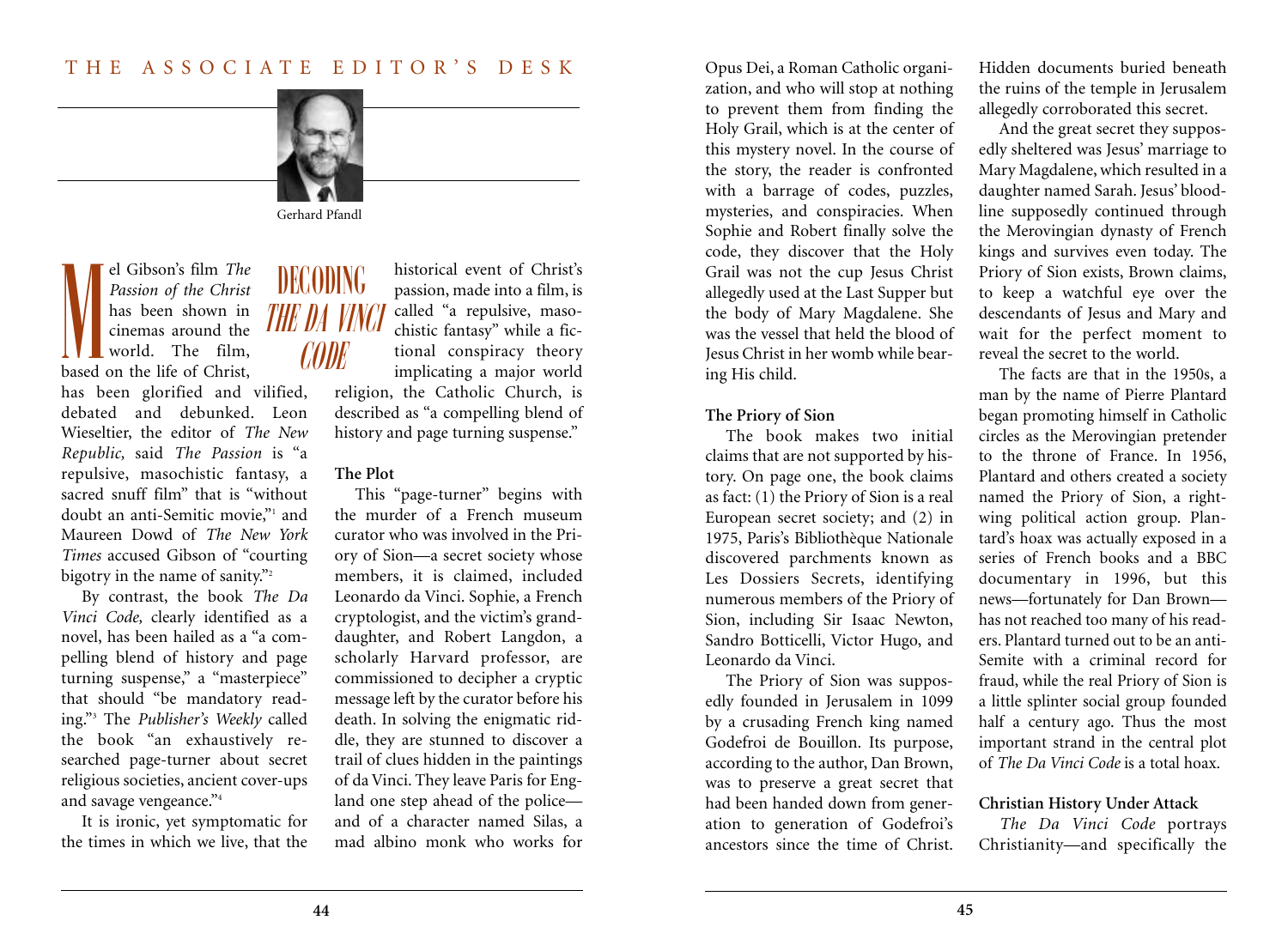Catholic Church—as the real villain of the story. The many outrageous and false claims scattered throughout the book include:

1. Not the canonical Gospels, Matthew, Mark, Luke, and John but the Gnostic gospels are the earliest gospels. The book's fictional historian, Sir Leigh Teabing, claims that more than eighty gospels were considered for the New Testament and that only four were chosen. The rest, many of which, he claims, were earlier than Matthew, Mark, Luke, and John, were suppressed.<sup>5</sup>

In fact, there are only about 35 extant non-canonical gospels, and there is general agreement among scholars of all persuasions that the canonical Gospels were written in the first century A.D., while the noncanonical gospels, also called Gnostic gospels, come from the second and third century A.D. Gnosticism, from the Greek word *gnosis,* meaning "knowledge," was an early Christian heresy in the second and third centuries that sought to combine Christianity with various ancient philosophical systems from Greece, Persia, and India. Gnostics claimed to have secret knowledge from and about Jesus not contained in the New Testament. They produced books like the gospels of Thomas, Philip, and Mary, which contained sayings of Jesus and stories about His life not contained in the canonical Gospels. In rewriting the life of

Christ, Dan Brown relies heavily on the Gospel of Philip and the Gospel of Mary. The historical record, however, clearly indicates that the Gnostic gospels were written no earlier than the late second or early third centuries. Nevertheless, in *The Da Vinci Code*, these books are portrayed as the real gospels.

2. Jesus was considered by His followers as a mortal prophet. He was deified by the Roman emperor Constantine at the Council of Nicea in  $325$  A.D.

The historical fact is that Jesus was worshiped as God from the first century on. In the New Testament, Jesus is called God a number of times (John 20:28; Phil. 2:5, 6; Titus 2:13), and He repeatedly accepted the worship of human beings (Matt. 14:33; 28:9; John 9:38). The Council of Nicea in 325 did not deify Jesus; it merely formalized and clarified the first-century belief that Jesus was God in human flesh. New Testament scholar Darrell L. Bock says, "The deity of Jesus was not a creation of a fourth century vote or council but is based on the teaching of the four Gospels and the other New Testament books. These four canonical Gospels are rooted in apostolic tradition, and they were firmly established as the defining texts of the Christian Church by the end of the second century, if not earlier."<sup>6</sup> The fictional Sir Leigh Teabing's claim that the vote at Nicea was a close

one7 is also pure fiction. The vote to affirm Christ's divinity was a landslide: only two of the 318 bishops dissented.

3. Teabing claims that "Constantine commissioned and financed a new Bible, which omitted those gospels that spoke of Christ's human traits and embellished those gospels that made him godlike. The earlier gospels were outlawed, gathered up, and burnt<sup>"8</sup>

There is not a shred of historical evidence for this claim. Though the complete New Testament canon with the 27 books we have today was not accepted by all the churches until the middle of the fourth century, most of the New Testament books were accepted as Scripture in the second century A.D., 200 years before Constantine. Second Peter 3:16 already refers to Paul's letters as Scripture; and the church fathers in the second century (Clement of Rome, Ignatius, Polycarp, Justin Martyr, and Irenaeus) quote from 24 of the 27 books of the New Testament, indicating that by that time the New Testament canon had by and large been established. Thus, if most of the books of the New Testament canon were already widely used 200 years before Constantine, how could the emperor have invented or altered them? The topic of the canon did not even come up at the Council of Nicea.

4. Brown's scholarly protagonist

Teabing claims that Jesus must have been married because he was a Jew.<sup>9</sup> and that he secretly married Mary Magdalene because, according to Gnostic writings, Jesus kissed Mary on the mouth and the disciples were jealous of their special relationship.<sup>10</sup>

To support his first assertion, Teabing says that, according to Jewish custom, every man had to get married. Celibacy, he claims, was condemned; therefore, Jesus, as a good Jew, must have been married. There is no historical evidence that Jesus was married, nor is it correct to say that all Jews had to marry. The Essenes, a Jewish sect in the first century, were largely celibate. The Jewish historian Josephus commends the Essenes for their lifestyle and says, "There are about four thousand men that live in this way, and neither marry wives, nor are desirous to keep servants."11 As far as we know, John the Baptist was also not married. There is no reason to assume that Jesus could not have remained celibate, considering the mission He had to fulfill. Jesus' own teaching in Matthew 19:12: "'There are eunuchs who were born thus from their mother's womb, and there are eunuchs who were made eunuchs by men, and there are eunuchs who have made themselves eunuchs for the kingdom of heaven's sake. He who is able to accept it, let him accept it'" (NKJV) appears to be based on His commitment to His